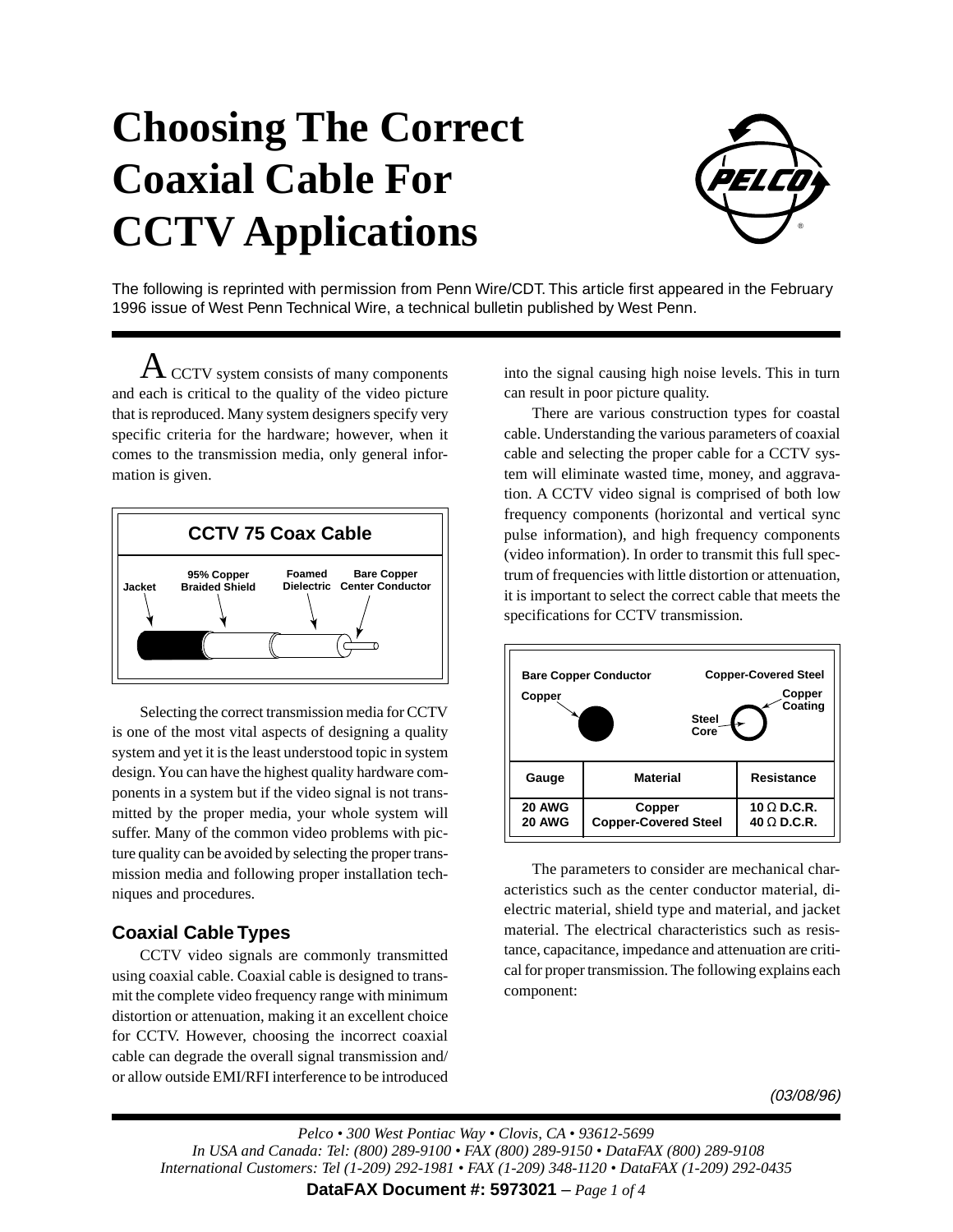## **Center Conductor**

Center Conductor material made of bare cooper is recommended for optimum performance in CCTV signal transmission. Because a CCTV video signal is a baseband composite video with fairly low frequency components compared to a CATV video signal, the low D.C. resistance that copper provides will greatly improve the video signal transmission.

Coaxial cable is also available with a copper-covered steel center conductor. The steel core of a copper covered steel center conductor provides extra cable strength, while its copper coating provides a path for RF signal. This construction technique is used due to the fact that the higher the frequency of an electronic signal transmission, the more the signal travels on the outer surface of a conductor. This phenomena is known as "skin effect".

A copper-covered steel center conductor has a much higher D.C. resistance than bare copper and greatly attenuates the lower frequency components of a CCTV video signal (refer to table). Although it may be less expensive than pure copper, it is not suitable for CCTV and is not recommended. Coaxial cable that utilizes a copper-covered steel center conductor is usually designed for, and more suitable for use in CATV and other RF applications because the skin effect transmission characteristic at higher frequencies.

The attenuation chart clearly shows the difference between copper and copper-covered steel. Especially take note of the lower frequency range where the sync pulse information is transmitted.



Notice the big difference in attenuation between the two materials. If a cable is chosen with copper covered steel the sync pulse information will be attenuated causing distortion in the video signal. Another guideline used in the selection of center conductor construction is the cable's installation as to fixed or pan and tilt applications. If the cable is going to be used on a CCTV camera that will be in a fixed position, then a solid conductor is acceptable. However, if the cable will be used in a pan and tilt application, then you should choose a standard conductor because a solid conductor construction will eventually break under the constant strain being placed on the cable at the same point.

### **Dielectric Material**

Dielectric Material of a coax cable is also another key area that should be addressed. The dielectric material and its composition is critical as it sets up the electrical characteristics such as capacitance, velocity of propagation, impedance, and attenuation of the cable. These parameters will determine signal strength and transmission distance. It is recommended to choose a dielectric with excellent electrical properties such as polyethylene or FEP. Such material will give you lower capacitance and a higher velocity of propagation. This results in a cable with low-loss characteristics and reduced attenuation of the signal. To improve the electrical properties even further, a foamed or cellular composition of these materials is recommended (see chart).

| <b>Dielectric Electrical Comparison</b> |             |         |            |                                 |                                 |
|-----------------------------------------|-------------|---------|------------|---------------------------------|---------------------------------|
|                                         | Nom.        | Vel. of | Nom.       | Nom. Attenuation                |                                 |
| <b>Dielectric</b>                       | Capacitance | Prop.   | Imp.       | <b>MHZ</b>                      | db/100 ft.                      |
| Solid<br>Polyethylene                   | 22 pf/ft    | 66%     | $75\Omega$ | <b>50 MHZ</b><br><b>100 MHZ</b> | 2.9 <sub>Ω</sub><br>$3.3\Omega$ |
| Foam<br>Polyethlene                     | 17 pf/ft    | 78%     | $75\Omega$ | <b>50 MHZ</b><br><b>100 MHZ</b> | $2.0\Omega$<br>2.8 <sub>2</sub> |

#### **Braided Shield**

A braided shield is the proper type of shield for CCTV and has two key purposes. One is to provide a low D.C. resistance ground path and the second is to provide shielding of outside interference from distorting the video signal. The shielding should be constructed

(03/08/96)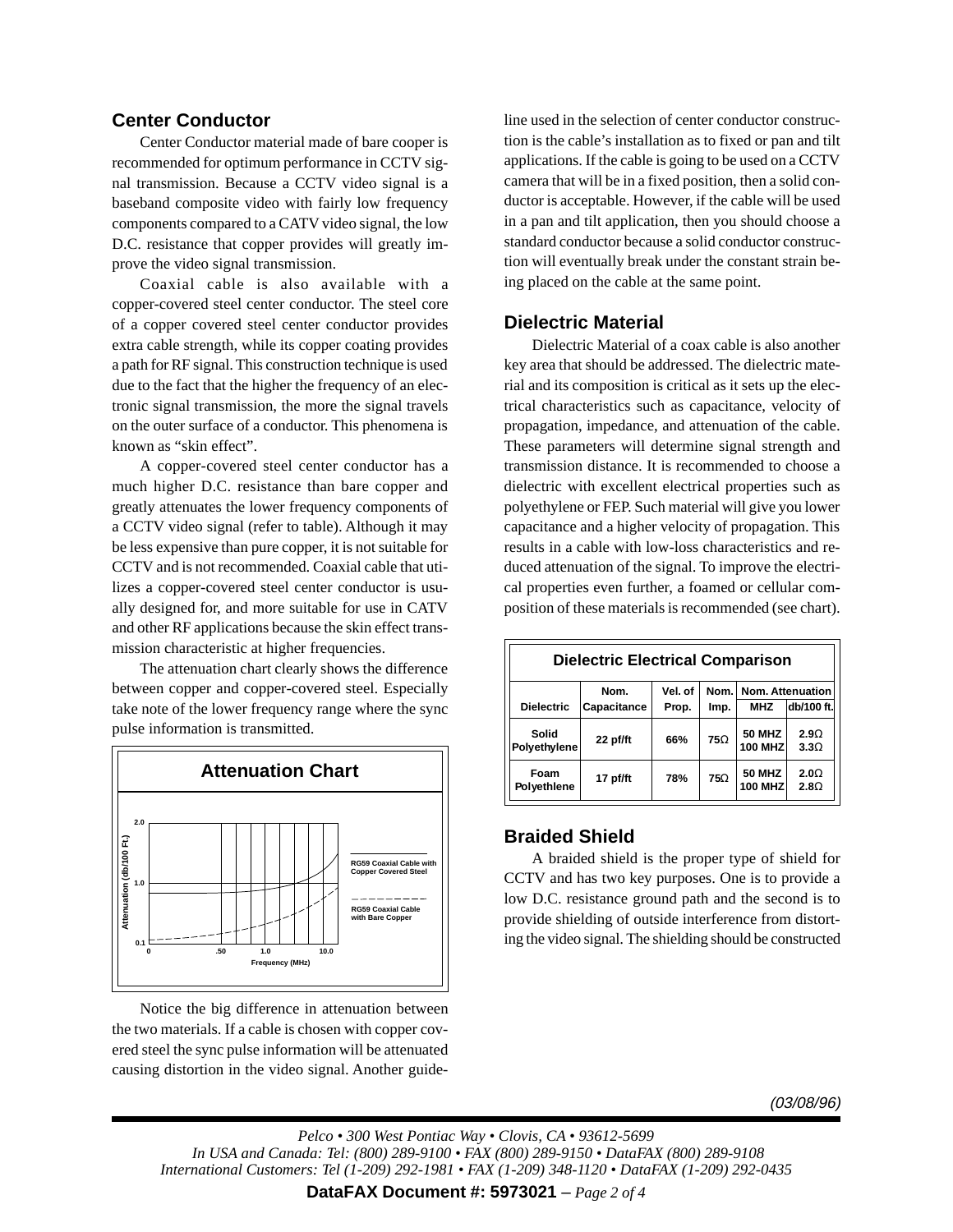of bare copper to provide a low D.C.R. return path. It should have a 95% or better braid coverage in order to provide adequate shielding from outside electrical interference's. Anything less is usually not acceptable for CCTV. To provide increased shielding in the RFI range, a construction of an aluminum foil tale is acceptable as long as a high percentage copper braid is used to provide the low D.C.R. return path.



A cable with a combination aluminum foil shield and low coverage aluminum braid (see diagram) commonly used for CATV is not is not acceptable! Because aluminum shields have a much higher D.C. resistance return path and the braided portion of these type of cables provide only a low percentage of coverage, they do not provide the type of shielding required for CCTV video transmission.

#### **Jacket**

Jacket choice is mainly determined by the environment where the cable will be installed. The cable jacket provides two major functions. One is to provide protection from the elements a cable may be subjected to and the second is to provide solid termination. PVC is a good choice for most applications located inside a building. Plenum rated cables are required for use in ducts, plenums and other space used for environmental air without conduit as per NEC.

Polyethylene is recommended for outdoor applications where the cable may be subjected to the elements and a high degree of moisture, sunlight, and abrasion resistance is required. Do not install indoor rated cable in aerial, direct burial or underground pipe. An indoor-rated cable is not designed for these harsh environments and the electrical and mechanical characteristics will degrade over a period of time and will need to be replaced. Always follow the NEC code for proper cable type for your installation.

## **Coaxial Cable Parameters**

Coaxial Cable Parameters vary depending on the type of coax construction. All coax cables have a characteristic impedance. The impedance of CCTV V equipment is 75 ohms; therefore in order to have minimum losses, it is important to choose a cable with a matching impedance of 75 ohms. If a coax cable of another impedance (50 ohm or 93 ohm) cable is chosen, then you will experience signal loss and reflection resulting in short distance transmission and poor picture quality.

Coaxial cables are also available in different RG types. RG stands for Radio Guide and is a term used when sending Radio Frequency (RF) signals down a coaxial cable. 75 ohm coaxial cable comes in several sizes with the most common types being RG 59, RG 6, and RG 11.

An RG 59 cable is the most commonly used coax because it is smaller in diameter and easy to work with. The RG 11 cable is the largest in diameter and harder to work with. The RG 6 size is between the two. The difference between the RG types is not just size, but also the attenuation characteristics and therefor the transmission distance. Typically, the coax cable transmission limitations for CCTV will be as follows:

The RG 59 has the highest attenuation of the three types and you can expect to get a distance of about 750 - 1,000 ft. The RG 6 has lower attenuation characteristics than RG 59 and you can expect distances of about 1,000 - 1,500 ft. The RG 11 type has the lowest attenuation characteristics and you can expect distances of 2,5000 - 2,000 ft.